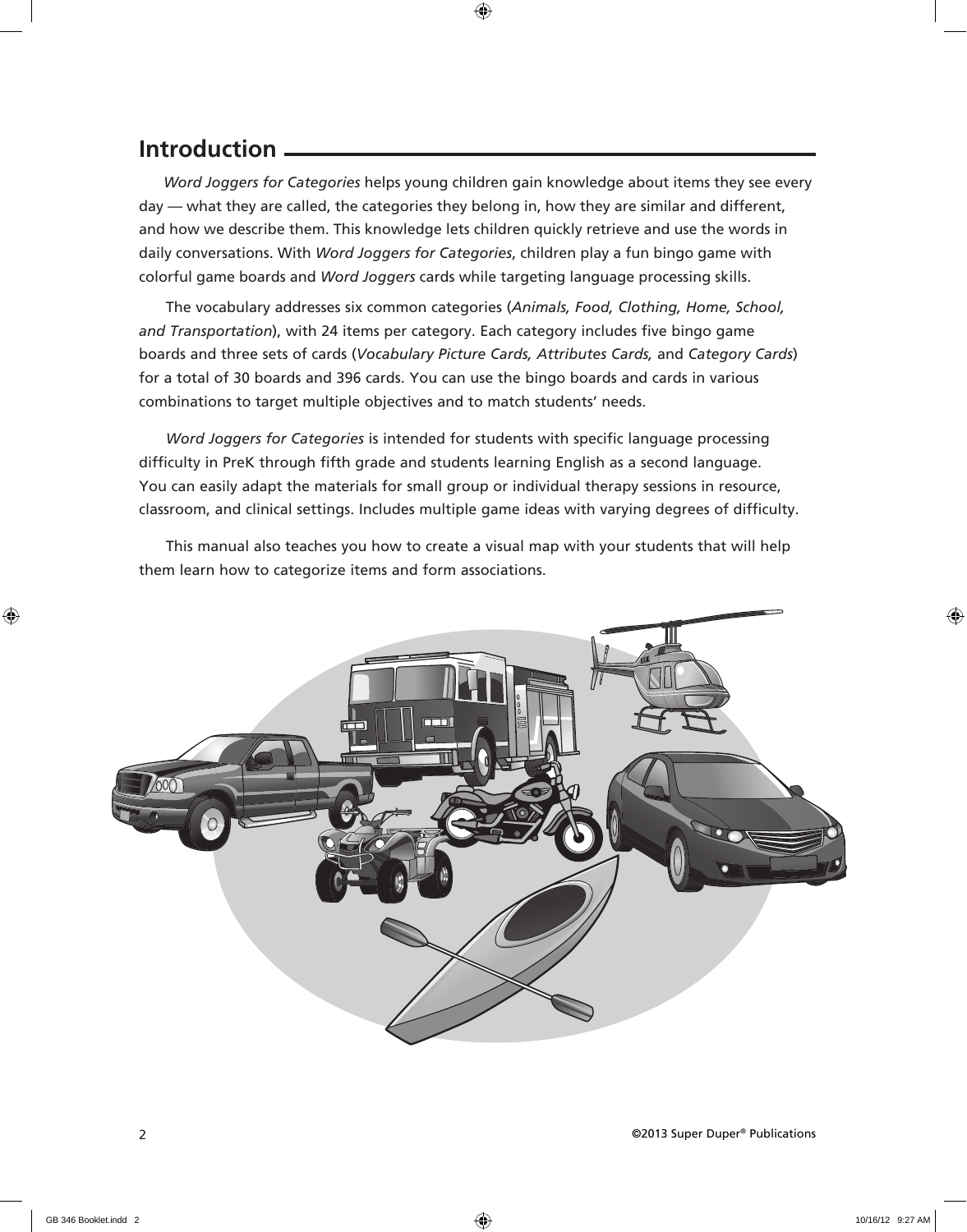| <b>Progress Chart</b>                                                                                                                                      |          |         |                           |                       |  |
|------------------------------------------------------------------------------------------------------------------------------------------------------------|----------|---------|---------------------------|-----------------------|--|
| Student: ________________________                                                                                                                          |          |         | Date Initiated: _________ |                       |  |
| <b>Animals</b><br>Food<br>Circle Category:                                                                                                                 | Clothing | Home    | School                    | <b>Transportation</b> |  |
| Criterion: $\geq 80\%$ accuracy and consistency                                                                                                            |          |         |                           |                       |  |
|                                                                                                                                                            |          | 1/1/1/1 |                           |                       |  |
| <b>Receptive Vocabulary</b>                                                                                                                                |          |         |                           |                       |  |
| Identify all items named %:                                                                                                                                |          |         |                           |                       |  |
| Identify all items according to<br>category and subcategory %:                                                                                             |          |         |                           |                       |  |
| Identify all items based on<br>verbal description/attributes %:                                                                                            |          |         |                           |                       |  |
| <b>Expressive Vocabulary</b>                                                                                                                               |          |         |                           |                       |  |
| Identify all items by name %:                                                                                                                              |          |         |                           |                       |  |
| Describe how two items<br>are similar and different %:                                                                                                     |          |         |                           |                       |  |
| <b>Defining Vocabulary</b>                                                                                                                                 |          |         |                           |                       |  |
| Define item using salient<br>information (i,e., category,<br>subcategory, attributes) in a<br>clear and precise manner so<br>that listener can identify %: |          |         |                           |                       |  |

## **Question Vocabulary**

Formulate questions to identify categories and subcategories applying information to determine item %: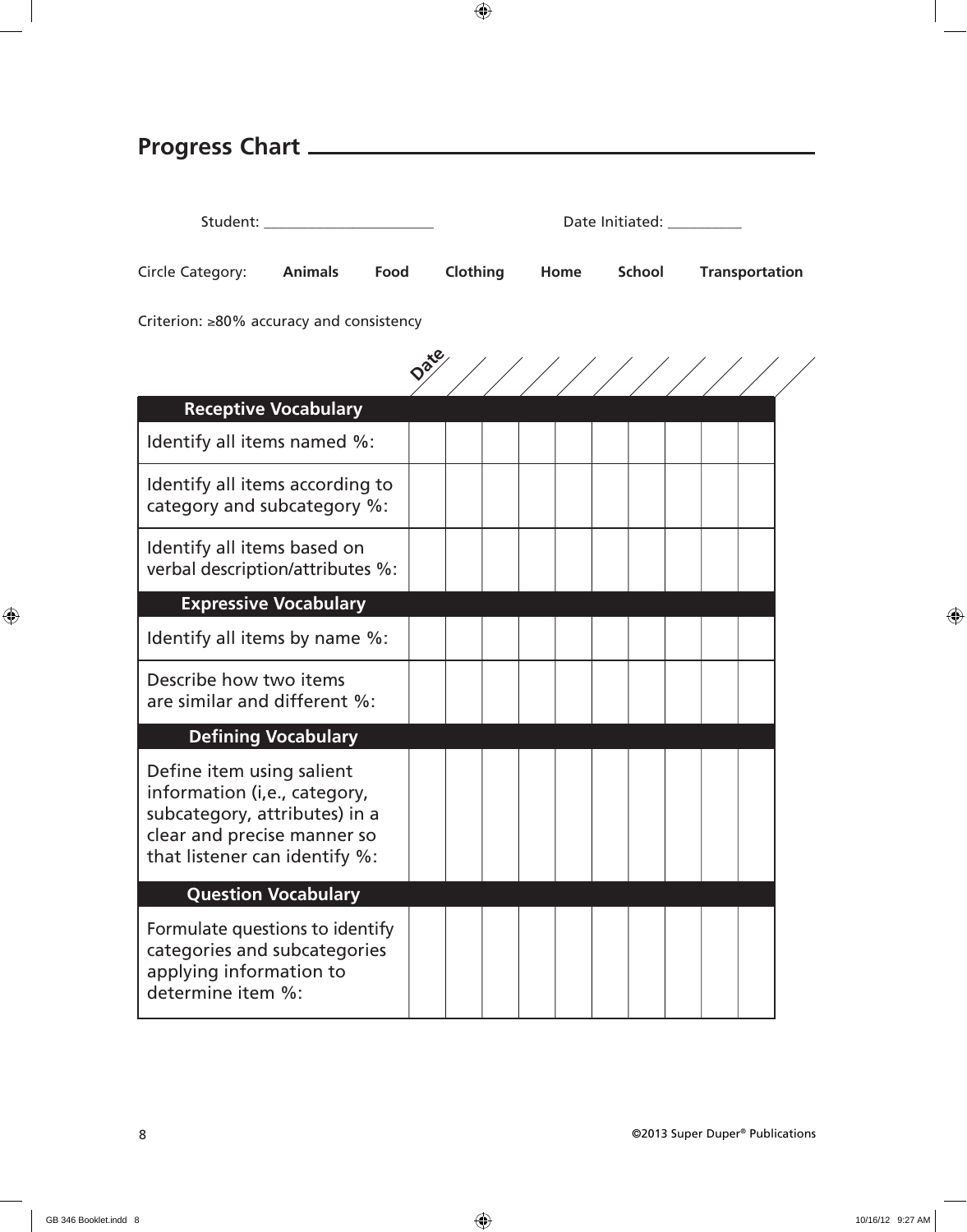